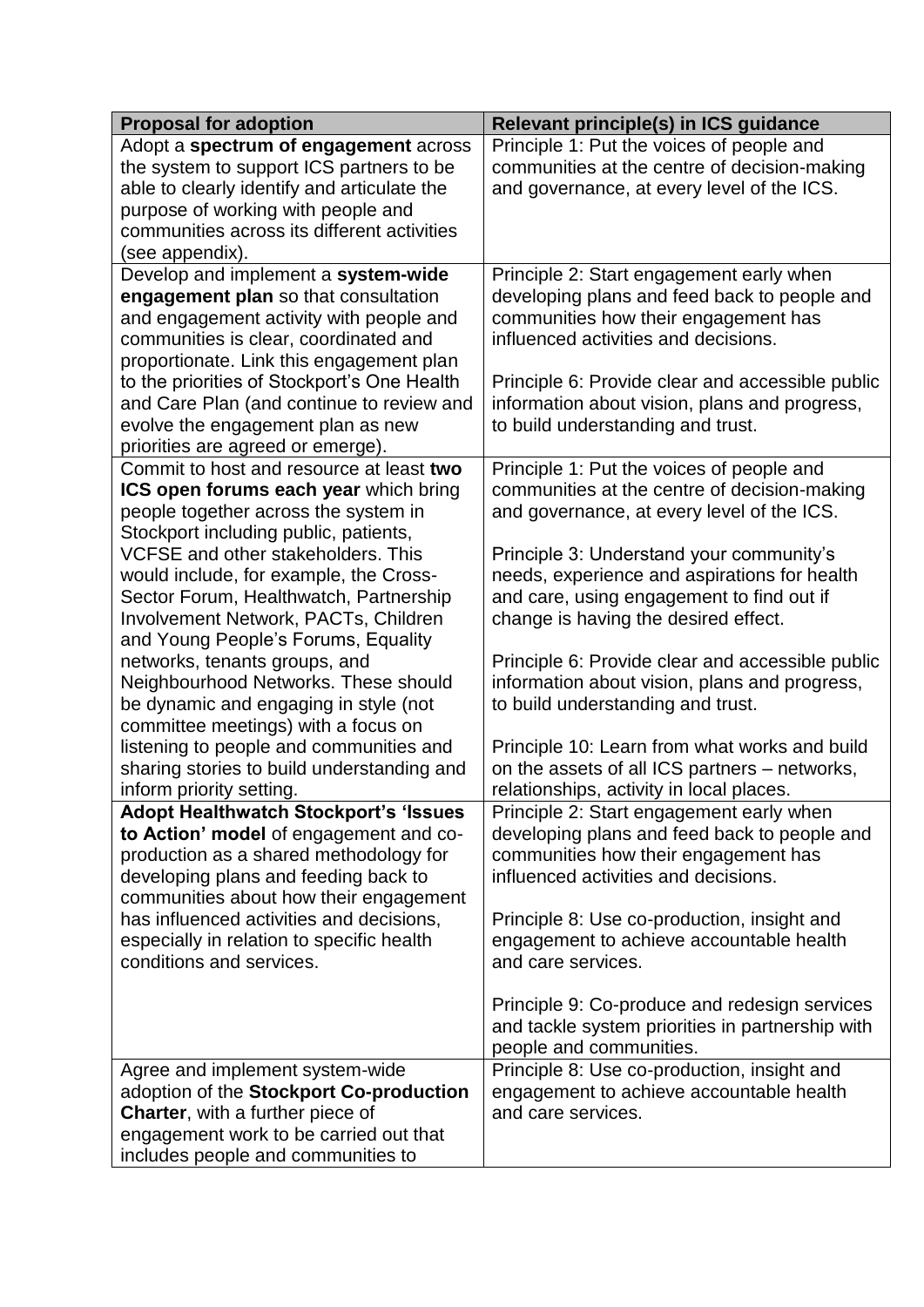| review the charter so that it is inclusive<br>and aligns to the ICS context.                                                                                                                                                                                                                                                                                                                                                                                                                                                                                                                                                                                                                                                                                                                                                                                                                                                                          | Principle 9: Co-produce and redesign services<br>and tackle system priorities in partnership with<br>people and communities.                                                                                                                                                                                                                                                                                                                                                                           |
|-------------------------------------------------------------------------------------------------------------------------------------------------------------------------------------------------------------------------------------------------------------------------------------------------------------------------------------------------------------------------------------------------------------------------------------------------------------------------------------------------------------------------------------------------------------------------------------------------------------------------------------------------------------------------------------------------------------------------------------------------------------------------------------------------------------------------------------------------------------------------------------------------------------------------------------------------------|--------------------------------------------------------------------------------------------------------------------------------------------------------------------------------------------------------------------------------------------------------------------------------------------------------------------------------------------------------------------------------------------------------------------------------------------------------------------------------------------------------|
| Alongside continuing to evolve the<br>neighbourhood model encourage 'Team<br>Around the Place' ways of working so<br>that statutory, voluntary, and community<br>organisations and networks are connected<br>at neighbourhood level. This should<br>incorporate existing neighbourhood<br>structures (e.g., Primary Care Networks,<br>Team Around the Place, Place Based<br>Initiative) as well as smaller VCFSEs<br>working in that neighbourhood. It should<br>build on and learn from workshop events<br>being planned and coordinated by Viaduct<br>Care at PCN/Neighbourhood level to help<br>develop some sustainable outcomes and<br>engagement mechanisms in<br>neighbourhoods. Consider how all system<br>leaders could personally link into at least<br>one Team Around the Place. Support<br>these 'Neighbourhood Networks' to<br>come together on at least a bi-annual<br>basis and connect into the ICS open<br>forums (see proposal 3). | Principle 3: Understand your community's<br>needs, experience and aspirations for health<br>and care, using engagement to find out if<br>change is having the desired effect.<br>Principle 10: Learn from what works and build<br>on the assets of all ICS partners - networks,<br>relationships, activity in local places.                                                                                                                                                                            |
| Sustain and scale the Community<br>Champions initiative to foster ongoing<br>peer to peer connections and support<br>between people at a neighbourhood level,<br>and ensure opportunities for the<br>Community Champions network to engage<br>in the wider ICS.                                                                                                                                                                                                                                                                                                                                                                                                                                                                                                                                                                                                                                                                                       | Principle 4: Build relationships with excluded<br>groups, especially those affected by<br>inequalities.<br>Principle 7: Use community development<br>approaches that empower people and<br>communities, making connections to social<br>action.                                                                                                                                                                                                                                                        |
| Allocate budget for a community<br>research and development programme<br>to harness VCFSE organisations and<br>networks' reach into communities to better<br>understand and address health<br>inequalities. The precise focus of the<br>programme should be agreed on an<br>annual basis, linked to place priorities, and<br>activity scheduled as part of the system-<br>wide engagement plan.                                                                                                                                                                                                                                                                                                                                                                                                                                                                                                                                                       | Principle 3: Understand your community's<br>needs, experience and aspirations for health<br>and care, using engagement to find out if<br>change is having the desired effect.<br>Principle 4: Build relationships with excluded<br>groups, especially those affected by<br>inequalities.<br>Principle 5: Work with Healthwatch and the<br>voluntary, community and social enterprise<br>(VCSE) sector as key partners.<br>Principle 7: Use community development<br>approaches that empower people and |